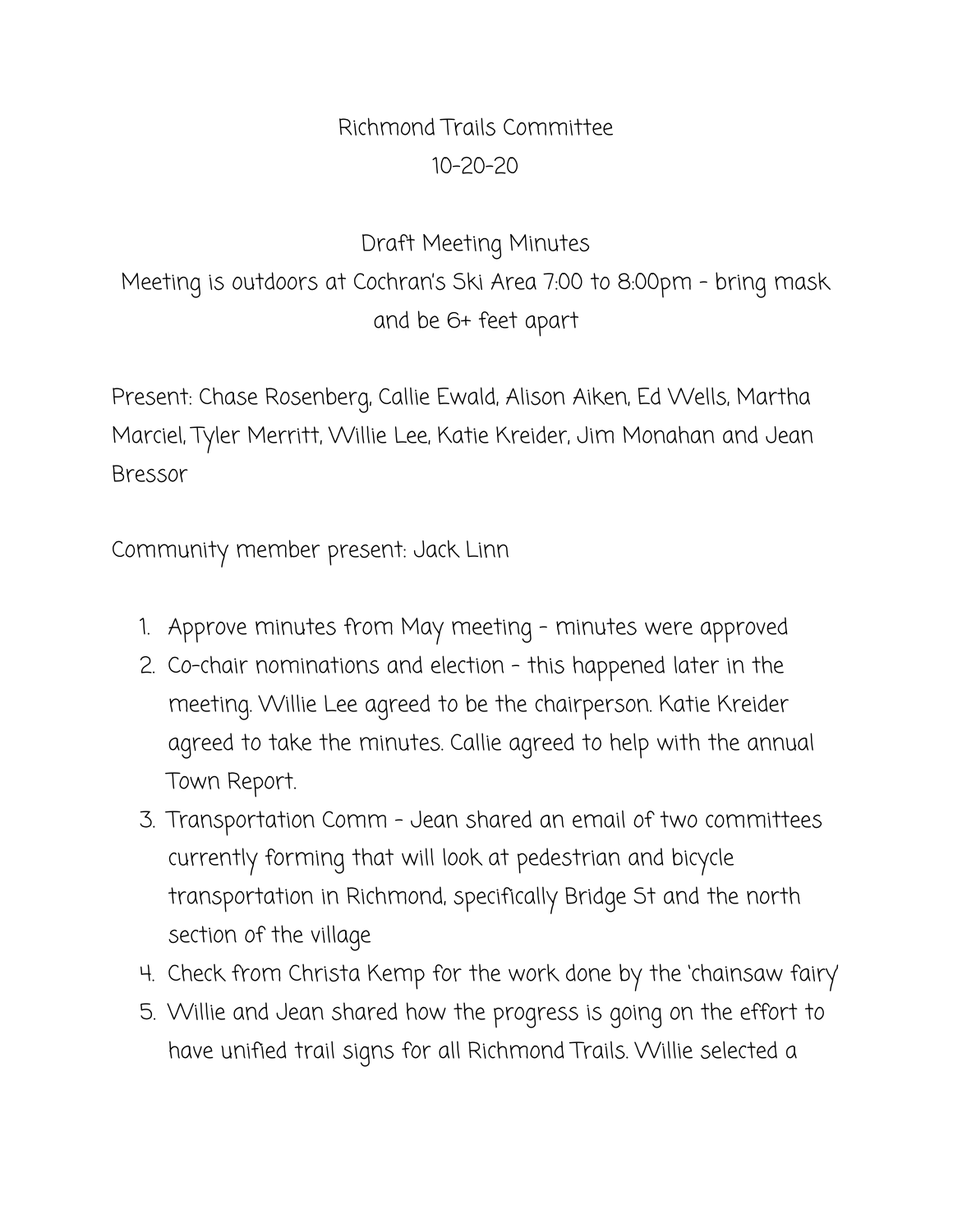font and is steadily working on them. Jean is pursuing a RiseVT grant to pay for the design and materials.

- 6. Jack Linn presented information from the Lake Iroquois Recreation District. There is a 3 km loop that is accessible from the snack bar area. Jack also encouraged everyone to be aware of buckthorn growing along trailsides. This is the time of year to eradicate them.
- 7. Andrews Community Forest RFP has gone out for the whole trail network to be panned. This will be designed in partnership with an ecologist.
- 8. Fall projects:

When logging is completed on the Sunshine property, we will need to fix the current trail and plan, then build the lower loop.

9. Other business - Thank you cards for the landowners that allow us to have trails on their property.

Hunting signs will need to go up on the properties. Willie has the signs and he will make them up.